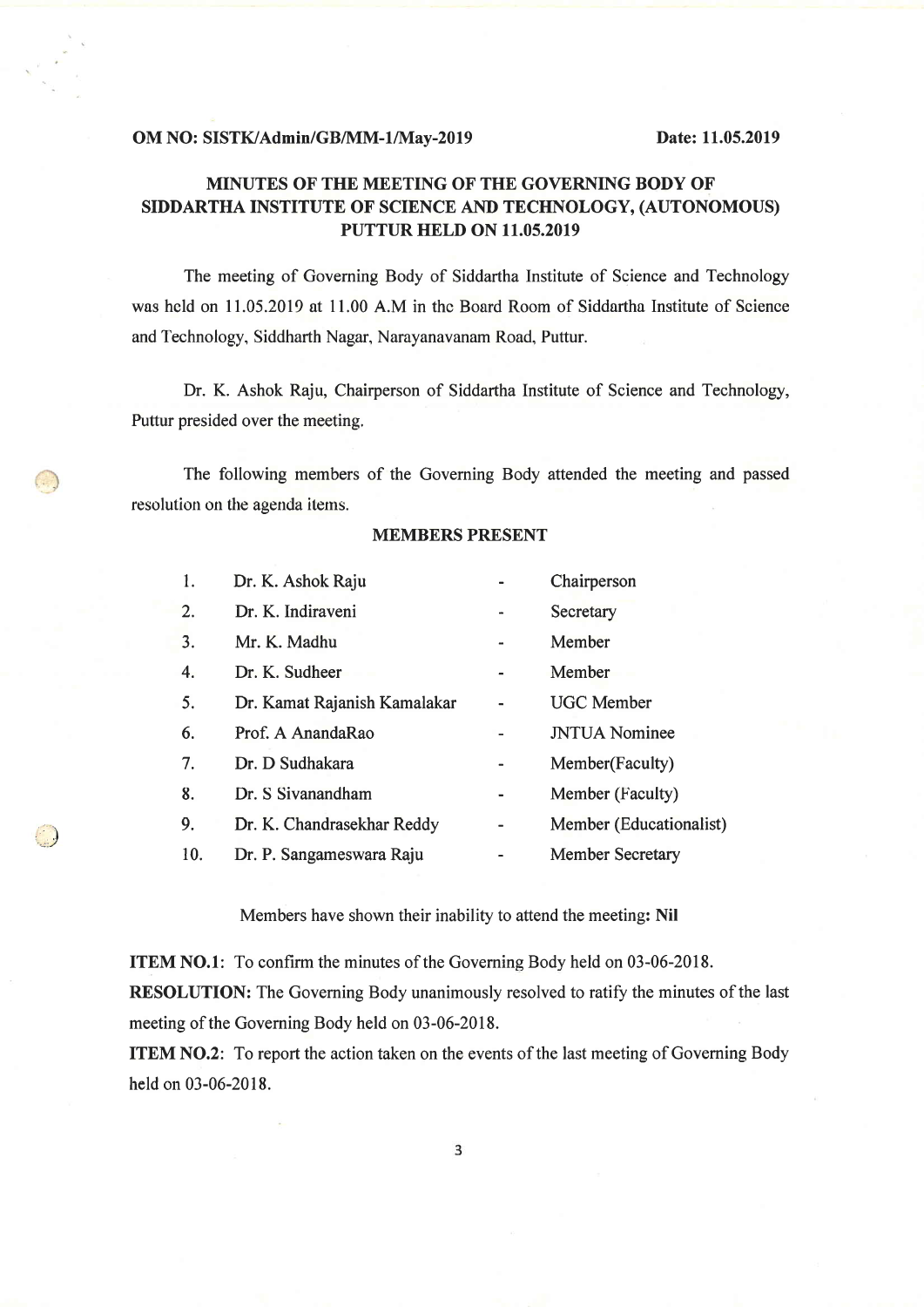RESOLUTION: Resolved to approve the report on academic and other important activities and events in the college since last meeting of the Governing Body 03-06-2018.

ITEM NO.3: To approve the Institute Vision and Mission of Siddartha Institute of Science and Technology.

RESOLUTION: It is resolved to approve the Institute Vision and Mission of Siddartha Institute of Science and Technology.

ITEM NO.4: To empower the Secretary Jaya Educational Society for implementation of "Financial Committee Recommendations and Delegation of Financial Powers up to 2.00 Lakhs to the HODs through the Head of the Institution.

RESOLUTION: It is resolved to empower the Secretary Jaya Educational Society for implementation "Financial Committee Recommendations and Delegation of Financial Powers up to 2.00 Lakhs to the HODs through the Head of the Institution.

ITEM N0.5: To empower the Secretary Jaya Educational Society for establishment of various Start-up Programmes in the institution.

RESOLUTION: It is resolved to empower the Secretary Jaya Educational Society for establishment of various Start-up Programmers in the institution

ITEM NO.6: To empower the Secretary Jaya Educational Society for Recruitment of Staff

for the forth coming Academic Year 2019-20.

RESOLUTION: It is resolved to empower the Secretary Jaya Educational Society for Recruitment of Staff for the forth coming Academic Year 2019-20.

ITEM NO.7: To empower the Secretary Jaya Educational Society for approval of Budget Proposals by departments for the forth coming Academic Year 2019-20.

RESOLUTION: It is resolved to empower the Secretary Jaya Educational Society for approval of Budget Proposals by departments forthe forth coming Academic Year 2019-20.

ITEM NO.8: Consideration of the draft "Service Rules & Regulations" of SISTK for approval of implementation.

RESOLUTION: The draft "service Rules and Regulations" of SISTK was presented and discussed in the meeting. It is resolved that in continuation of the Human Resources Policy of STSTK its updated version as "service Rules and Regulations" of SISTK is found appropriate to be implemented from immediate effect.